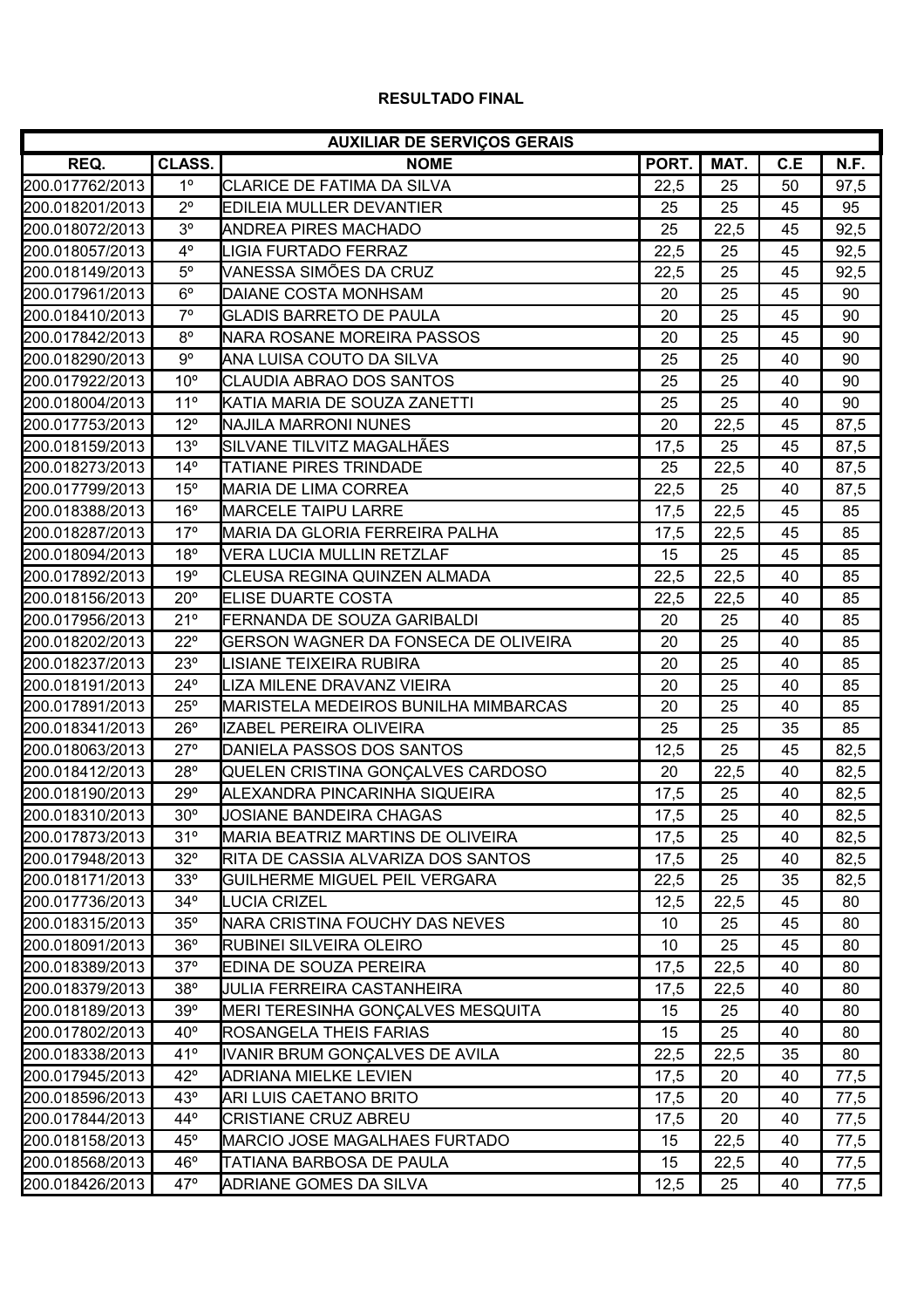| 200.017985/2013 | $48^{\circ}$ | DANIELA MOURA DA ROSA                 | 20              | 22,5 | 35 | 77,5 |
|-----------------|--------------|---------------------------------------|-----------------|------|----|------|
| 200.018095/2013 | 49°          | <b>ELAINE PERCILIA AIRES</b>          | 17,5            | 25   | 35 | 77,5 |
| 200.017849/2013 | $50^\circ$   | <b>FABIANE PAGEL STRELOW</b>          | 17,5            | 25   | 35 | 77,5 |
| 200.018648/2013 | 51°          | ISABEL CRISTINA VIEGAS AGUILAR        | 17,5            | 25   | 35 | 77,5 |
| 200.017888/2013 | $52^\circ$   | <b>MICHEL DE MOURA FONSECA</b>        | 17,5            | 25   | 35 | 77,5 |
| 200.018694/2013 | $53^\circ$   | WILMAR SILVEIRA DA SILVA              | 17,5            | 25   | 35 | 77,5 |
| 200.018387/2013 | $54^\circ$   | ROSEMERI VINHOLES PEREIRA COSTA       | 12,5            | 22,5 | 40 | 75   |
| 200.017798/2013 | $55^{\circ}$ | <b>VALERIA SOARES TUCHE</b>           | 12,5            | 22,5 | 40 | 75   |
| 200.018420/2013 | $56^\circ$   | <b>VANDERLEIA RAMOS</b>               | 12,5            | 22,5 | 40 | 75   |
| 200.018465/2013 | $57^\circ$   | JORDANA REICHOW RICKES                | 10              | 25   | 40 | 75   |
| 200.017818/2013 | $58^\circ$   | LETIELE ESLABÃO DO ESPÍRITO SANTO     | 10              | 25   | 40 | 75   |
| 200.018180/2013 | $59^\circ$   | VALERIA VIEIRA DA SILVA               | 15              | 25   | 35 | 75   |
| 200.017833/2013 | $60^\circ$   | YURI SILVEIRA ALVES                   | 20              | 25   | 30 | 75   |
| 200.018059/2013 | 61°          | <b>KELLY VIVIANE CARDOSO</b>          | 10              | 17,5 | 45 | 72,5 |
| 200.017779/2013 | $62^\circ$   | <b>CLAUDEMIR PEREIRA BANDEIRA</b>     | 10              | 22,5 | 40 | 72,5 |
| 200.018679/2013 | $63^\circ$   | DAIANE DOS SANTOS MORAES              | 10              | 22,5 | 40 | 72,5 |
| 200.017831/2013 | $64^\circ$   | <b>JULIA GONÇALVES DIAS</b>           | 15              | 22,5 | 35 | 72,5 |
| 200.018132/2013 | $65^\circ$   | <b>MARILANE NUNES DOS SANTOS</b>      | 15              | 22,5 | 35 | 72,5 |
| 200.018050/2013 | $66^\circ$   | VANIA BEATRIZ ANGHINONI MACHADO       | 15              | 22,5 | 35 | 72,5 |
| 200.018521/2013 | $67^\circ$   | <b>ADILSON FLORES XAVIER</b>          | 12,5            | 25   | 35 | 72,5 |
| 200.017920/2013 | $68^\circ$   | <b>MARIA XAVIER DA SILVA GREGOLIN</b> | 20              | 22,5 | 30 | 72,5 |
| 200.017731/2016 | $69^\circ$   | TAIS SILVA DA SILVA                   | 15              | 20   | 35 | 70   |
| 200.017763/2013 | $70^{\circ}$ | <b>ELIANE FARIAS PINHEIRO</b>         | 12,5            | 22,5 | 35 | 70   |
| 200.017789/2013 | 71°          | <b>ERMINA BEATRIZ RIBEIRO</b>         | 12,5            | 22,5 | 35 | 70   |
| 200.018487/2013 | $72^\circ$   | ANA PAULA VIEIRA DA SILVA             | 10              | 25   | 35 | 70   |
| 200.018586/2013 | $73^\circ$   | IVANA DE MACEDO MARQUES VALENTE       | 10              | 25   | 35 | 70   |
| 200.018661/2013 | $74^\circ$   | <b>ROSELI RODRIGUES HERNANDES</b>     | 10              | 25   | 35 | 70   |
| 200.018123/2013 | $75^\circ$   | <b>CLARISSE SOARES DE SOARES</b>      | 17,5            | 22,5 | 30 | 70   |
| 200.018241/2013 | $76^{\circ}$ | <b>ELIZ REGINA PERES FERREIRA</b>     | 12,5            | 20   | 35 | 67,5 |
| 200.017890/2013 | $77^\circ$   | <b>MARIA REGINA OZORIO HARTER</b>     | 12,5            | 20   | 35 | 67,5 |
| 200.017823/2013 | 78°          | <b>EZEQUIEL GARCIA LEMOS</b>          | 10              | 22,5 | 35 | 67,5 |
| 200.018658/2013 | 79°          | ROSANI GUSMÃO LOPES                   | 10              | 22,5 | 35 | 67,5 |
| 200.018567/2013 | $80^\circ$   | LUIS EDUARDO GARCIA ROLDÃO            | 17,5            | 20   | 30 | 67,5 |
| 200.017840/2013 | 81°          | FATIMA EDUARDA SILVA COUTO            | 12,5            | 25   | 30 | 67,5 |
| 200.017780/2013 | $82^\circ$   | <b>ICLEDES SALVADOR DUARTE</b>        | 20              | 22,5 | 25 | 67,5 |
| 200.017883/2013 | 83°          | LUCAS DOS SANTOS DE AVILA             | 15              | 20   | 30 | 65   |
| 200.018659/2013 | 84°          | <b>ANGELA MARIA FANKA DORNELES</b>    | 5               | 22,5 | 35 | 62,5 |
| 200.018458/2013 | $85^\circ$   | DANIEL ALVES TEIXEIRA                 | 7,5             | 12,5 | 40 | 60   |
| 200.018131/2013 | 86°          | ELISANGELA MORAES RODRIGUES           | 10 <sup>°</sup> | 15   | 35 | 60   |
| 200.018077/2013 | $87^\circ$   | <b>MARA ALVES LESSER</b>              | 7,5             | 17,5 | 35 | 60   |
| 200.018137/2013 | $88^\circ$   | JEAN DIOGO LEITÃO                     | 7,5             | 22,5 | 30 | 60   |
| 200.018451/2013 | $89^\circ$   | SANDRA MARIA ROSA BANDEIRA            | 12,5            | 15   | 30 | 57,5 |
| 200.018380/2013 | $90^{\circ}$ | <b>MARIA HELENA FERREIRA VAZ</b>      | 7,5             | 20   | 30 | 57,5 |
| 200.017835/2013 | 91°          | SOLANGE DELPINO PARADA                | 7,5             | 25   | 25 | 57,5 |
| 200.017782/2013 | $92^\circ$   | IOLANDA BUENO DE PAULA                | 10              | 15   | 30 | 55   |
| 200.017752/2013 | $93^\circ$   | CATIA LUCIA MARRONI NUNES             | 10              | 7,5  | 30 | 47,5 |
| 200.017838/2013 | $94^\circ$   | NARA SOLANGE SILVEIRA ALMEIDA         | 7,5             | 15   | 20 | 42,5 |
| 200.018309/2013 | 95°          | MARCO ANTONIO CASTRO PATROCIN         | 5               | 15   | 15 | 35   |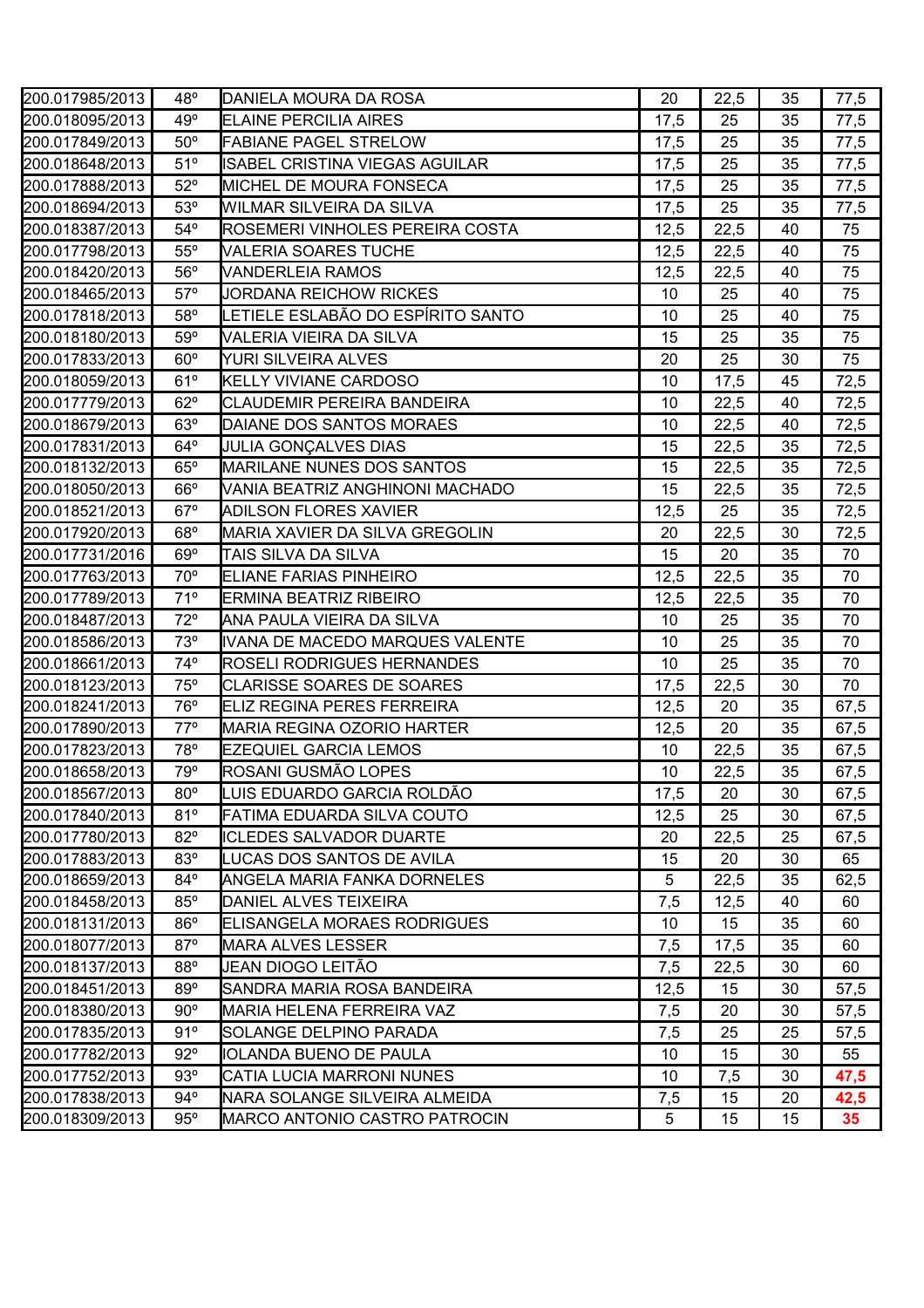| AUXILIAR DE SERVIÇOS GERAIS - NÃO COMPARECERAM |                                           |     |      |            |      |  |  |
|------------------------------------------------|-------------------------------------------|-----|------|------------|------|--|--|
| <b>REQUERIMENTO</b>                            | NOME PORT.                                |     | MAT. | C.E        | N.F. |  |  |
| 200.018082/2013                                | ADELI CESAR DOS SANTOS DE DOMINGUES       | N/C | N/C  | N/C        | N/C  |  |  |
| 200.017938/2013                                | ADRIANE SILVEIRA SA BRITO                 | N/C | N/C  | N/C        | N/C  |  |  |
| 200.018302/2013                                | <b>ALEX DE OLIVEIRA GULARTE</b>           | N/C | N/C  | N/C        | N/C  |  |  |
| 200.017781/2013                                | ALFREDO EINHARDT                          | N/C | N/C  | N/C        | N/C  |  |  |
| 200.017816/2013                                | ANA CLAUDIA COELHO VAZ                    | N/C | N/C  | N/C        | N/C  |  |  |
| 200.018558/2013                                | ANA LUCIA MACHADO DE BARROS               | N/C | N/C  | N/C        | N/C  |  |  |
| 200.018204/2013                                | ANA LUCIA RIBEIRO LEIVAS                  | N/C | N/C  | N/C        | N/C  |  |  |
| 200.017767/2013                                | ANA PAULA INSAURRIAGA ALVES               | N/C | N/C  | N/C        | N/C  |  |  |
| 200.018084/2013                                | ANDREIA DA SILVA RODRIGUES                | N/C | N/C  | N/C        | N/C  |  |  |
| 200.011816/2013                                | IANGELA DOS SANTOS DA FONSECA             | N/C | N/C  | N/C        | N/C  |  |  |
| 200.017901/2013                                | ANGELICA TRINDADE IZAGUIRRE               | N/C | N/C  | N/C        | N/C  |  |  |
| 200.018424/2013                                | CAMILA COSTA SCHRAMM                      | N/C | N/C  | N/C        | N/C  |  |  |
| 200.018627/2013                                | CARINA VASCONCELOS DE LIMA                | N/C | N/C  | N/C        | N/C  |  |  |
| 200.018266/2013                                | CARLOS INACIO FARIAS NUNES                | N/C | N/C  | N/C        | N/C  |  |  |
| 200.018475/2013                                | CHAIANE ROSA DOS SANTOS                   | N/C | N/C  | N/C        | N/C  |  |  |
| 200.018404/2013                                | CLARA ELAINE DOS SANTOS DOMINGUES TESSMER | N/C | N/C  | N/C        | N/C  |  |  |
| 200.018626/2013                                | CLARICE MENDES DE SOUZA                   | N/C | N/C  | N/C        | N/C  |  |  |
| 200.018246/2013                                | CLAUDIOMIRO VARGAS COELHO                 | N/C | N/C  | N/C        | N/C  |  |  |
| 200.018474/2013                                | <b>DAIANE MATIAS PITONE</b>               | N/C | N/C  | N/C        | N/C  |  |  |
| 200.017778/2013                                | DANIEL LESSA MOTTA                        | N/C | N/C  | N/C        | N/C  |  |  |
| 200.018690/2013                                | DANIEL MARINHO PEREIRA                    | N/C | N/C  | N/C        | N/C  |  |  |
| 200.017899/2013                                | DARCI ANSELMO GARCIA                      | N/C | N/C  | N/C        | N/C  |  |  |
| 200.018678/2013                                | DEBORA MORAES GOIA                        | N/C | N/C  | N/C        | N/C  |  |  |
| 200.018542/2013                                | DENISE SILVA DOS SANTOS                   | N/C | N/C  | N/C        | N/C  |  |  |
| 200.017741/2013                                | DINA MARIA NETTO BASTOS                   | N/C | N/C  | N/C        | N/C  |  |  |
| 200.018409/2013                                | DORA MARLI SANTOS DOS SANTOS              | N/C | N/C  | N/C        | N/C  |  |  |
| 200.017941/2013                                | <b>EDEMAR MARTINS DA SILVA</b>            | N/C | N/C  | N/C        | N/C  |  |  |
| 200.018097/2013                                | <b>ELIANE SOARES VEBER</b>                | N/C | N/C  | N/C        | N/C  |  |  |
| 200.018393/2013                                | ELIANE STUDZINKI AVILA                    | N/C | N/C  | N/C        | N/C  |  |  |
| 200.017952/2013                                | ELIS FALCÃO GABRIEL                       | N/C | N/C  | N/C        | N/C  |  |  |
| 200.018185/2013                                | ELISABETE BARBOSA CARDOSO                 | N/C | N/C  | N/C        | N/C  |  |  |
| 200.018291/2013                                | ELIZABETH RODRIGUEZ MOURA                 | N/C | N/C  | N/C        | N/C  |  |  |
| 200.018062/2013                                | ELIZANDRA SILVA DA SILVA                  | N/C | N/C  | N/C        | N/C  |  |  |
| 200.017967/2013                                | <b>ESTEFANIA ROCHA VIEIRA</b>             | N/C | N/C  | N/C        | N/C  |  |  |
| 200.018673/2013                                | EVA CAROLINE VALIM RODRIGUES              | N/C | N/C  | N/C        | N/C  |  |  |
| 200.018579/2013                                | <b>EVELISE KUHN BARTZ</b>                 | N/C | N/C  | N/C        | N/C  |  |  |
| 200.018423/2013                                | FERNANDA DE SOUZA E SILVA                 | N/C | N/C  | <b>N/C</b> | N/C  |  |  |
| 200.018653/2013                                | FRANCIANE ALFLEN DA COSTA                 | N/C | N/C  | N/C        | N/C  |  |  |
| 200.018631/2013                                | <b>FRANCIELE DA SILVA CARDOSO</b>         | N/C | N/C  | N/C        | N/C  |  |  |
| 200.018051/2013                                | <b>GLADI EUNICE PEREIRA DUARTE</b>        | N/C | N/C  | N/C        | N/C  |  |  |
| 200.017794/2013                                | <b>GUILHERME DA COSTA DIAS</b>            | N/C | N/C  | N/C        | N/C  |  |  |
| 200.018453/2013                                | HILTON SOARES DUTRA                       | N/C | N/C  | N/C        | N/C  |  |  |
| 200.018552/2013                                | <b>IGOR SILVA MORAES</b>                  | N/C | N/C  | N/C        | N/C  |  |  |
| 200.018593/2013                                | JAIRO WEEGE DA ROCHA                      | N/C | N/C  | N/C        | N/C  |  |  |
| 200.017824/2013                                | <b>JESSICA GONÇALVES LEMOS</b>            | N/C | N/C  | N/C        | N/C  |  |  |
| 200.017940/2013                                | JICELI RODRIGUES DOS SANTOS ALVES         | N/C | N/C  | N/C        | N/C  |  |  |
| 200.018623/2013                                | JULIANE VELEDA DE LIMA                    | N/C | N/C  | N/C        | N/C  |  |  |
| 200.017754/2013                                | <b>JULIO CESAR MACHADO BARROS</b>         | N/C | N/C  | N/C        | N/C  |  |  |
| 200.017852/2013                                | LEILA GABRIELI TORRES VERAS               | N/C | N/C  | IN/C       | N/C  |  |  |
|                                                |                                           |     |      |            |      |  |  |